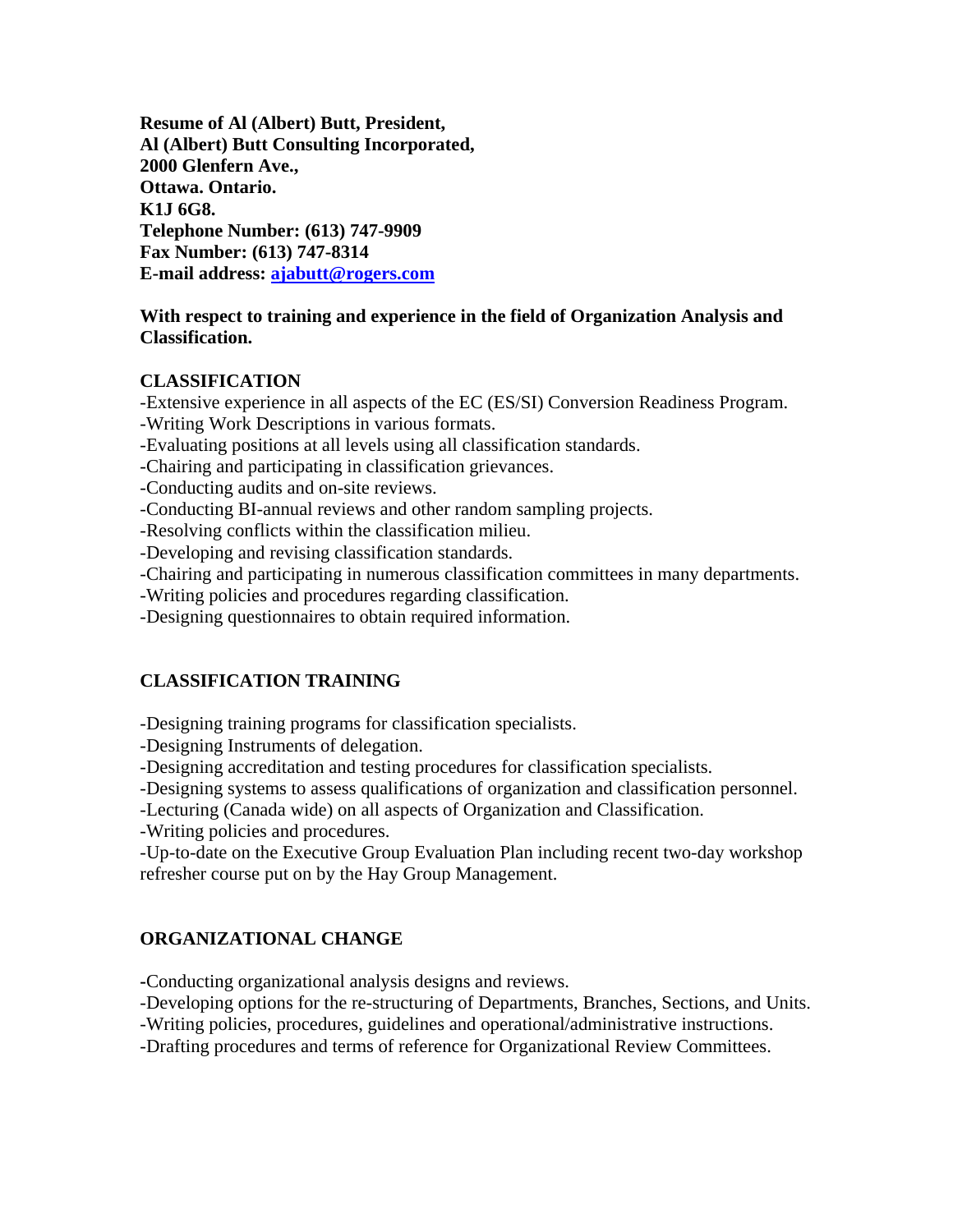#### **EXPERIENCE**

The above represents over 30 years of experience in all aspects of Organization Analysis, Design and Classification with the Royal Canadian Mounted Police, Canadian Security Intelligence Service, Communications Security Establishment and the Department of National Defence. I have extensive experience in applying all classification standards presently in use within the Government of Canada and departmental developed classification standards within CSE, RCMP and CSIS. I have taken all available training in the use and application of the Universal Classification System (UCS) in the anticipation of future implementation in its present form and will continue to keep up-todate in the yet to be determined revised form.

#### **SUPPLEMENTARY INFORMATION**

I held the position of Acting Head, Organization Analysis and Classification for the Communications Security Establishment for over five years. Prior to that, I was in charge of the Program Review, Audit and Training Section of the Organization and Classification Branch of the RCMP.

I am an accredited Classification Officer by virtue of the Commissioner of the Royal Canadian Mounted Police, the Chief of Communications Security Establishment, Treasury Board of Canada and the Director General Classification/Deputy Minister of National Defence who delegated me signing authority for positions up to and including the EX-02 level.

In earlier years, I completed all the requirements for accreditation by Treasury Board by having attended the  $18<sup>th</sup>$  Introductory Course in Classification and Pay (at Val Morin, Quebec) which involved two different semesters. I completed all the guidelines for the Artlicing Period to include Cycles I, II and III along with the completion of all Modules and nine (9) weekly Activity Profiles. All were sanctioned and approved by my tutor Mr. Casey Meyer and forwarded to Treasury Board.

Additionally, I have correspondence from the A/Director General, Classification Program Management (PSHRMAC) confirming that I have met all the requirements for Classification Accreditation in a number of Departments and agencies where I exercised delegated authority. This correspondence also confirms that I have met all the mandatory requirements for the provision of classification services in the National Master Standing Offer for Human Resources Services.

I have been applying the Hay Plan for many years and played a key role in the conversion of 350 Communications Officer positions (CO) to a slightly modified version of this plan. Prior to that, I also played a key role in designing a Universal Classification Plan for approximately 2000 positions the Security Services (now Canadian Security Intelligence Service) of the RCMP under which all positions were classified using another modified